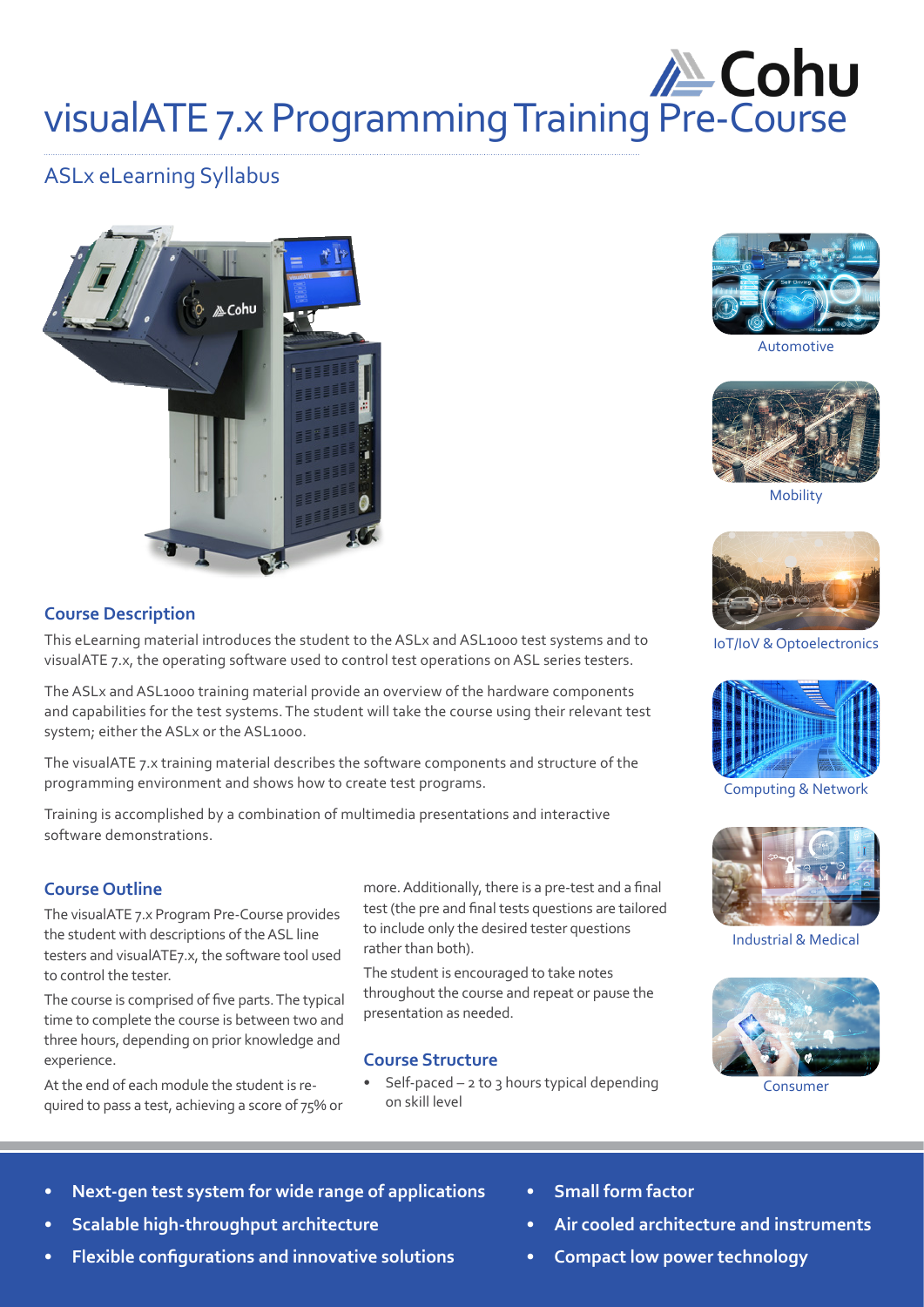# **/ Cohu** visualATE 7.x Programming Training Pre-Course

#### **Prerequisites**

Three months of test program experience

#### **Recommended Skills**

- C or C++ programming experience
- Familiarity with Windows operating systems
- English written and spoken

#### **Who Should Attend?**

- Test program development and support engineers
- Test system application engineers and technicians

#### **Required Infrastructure**

- A browser supporting HTML5
- Audio-listening capabilities (such as a headset or speakers)
- Connection speed of at least 600 kbps

### **Related Classes**

- visualATE7 Applications Programming course
- ASLx Maintenance
- ASL1000 Maintenance
- visualATE DDP Applications Course

## **Course Modules**

#### **Part 1 – ASLx**

This part of the course describes the ASLx tester in two modules. The first module describes the hardware components of ASLx Test System and supported instruments. The second module describes the Testhead components and capabilities, Loadboard connections, and required calibration hardware.

On completion of this part of the course the student will be able to:

- Demonstrate a working knowledge of the hardware components of the ASLx Test System
- Be able to identify instruments supported by the ASLx
- Understand the Testhead and Loadboard configurations and be able to identify the hardware required for calibration

This part of the course is required for users of the ASLx Test System. Users of the ASL1000 Test System do not need to take this part of the course.

### **Part 2 – ASL1000**

This part of the course describes the ASL1000 tester in two modules. The first module describes the hardware components of ASL1000 Test System and supported instruments. The second module describes the Testhead components and capabilities, Loadboard connections, and required calibration hardware.

On completion of this part, the student will be able to:

- Demonstrate a working knowledge of the hardware components of the ASL1000
- Be able to identify instruments supported by the ASL1000
- Understand the Testhead and Loadboard configurations and be able to identify the hardware required for calibration

This part of the course is required for users of the ASL1000 Test System. Users of the ASLx Test System do not need to take this part of the course.

### **Part 3 – Software Overview**

This part of the course provides an overview of the visualATE software, the operating software used to control basic test operations on ASL series Test Systems. There are two modules. The first module provides an overview of the visualATE user interface while the second module describes the visualATE Test Solution components.

On completion of this part of the course, the student will be able to:

- Launch the visualATE user interface
- Understand the visualATE user modes
- Launch visualATE in Debug Mode
- Understand the test solution directory structure
- Be able to describe the components of a complete Test Solution

- **• Next-gen test system for wide range of applications**
- **• Scalable high-throughput architecture**
- **• Flexible configurations and innovative solutions**
- **• Small form factor**
- **• Air cooled architecture and instruments**
- **• Compact low power technology**